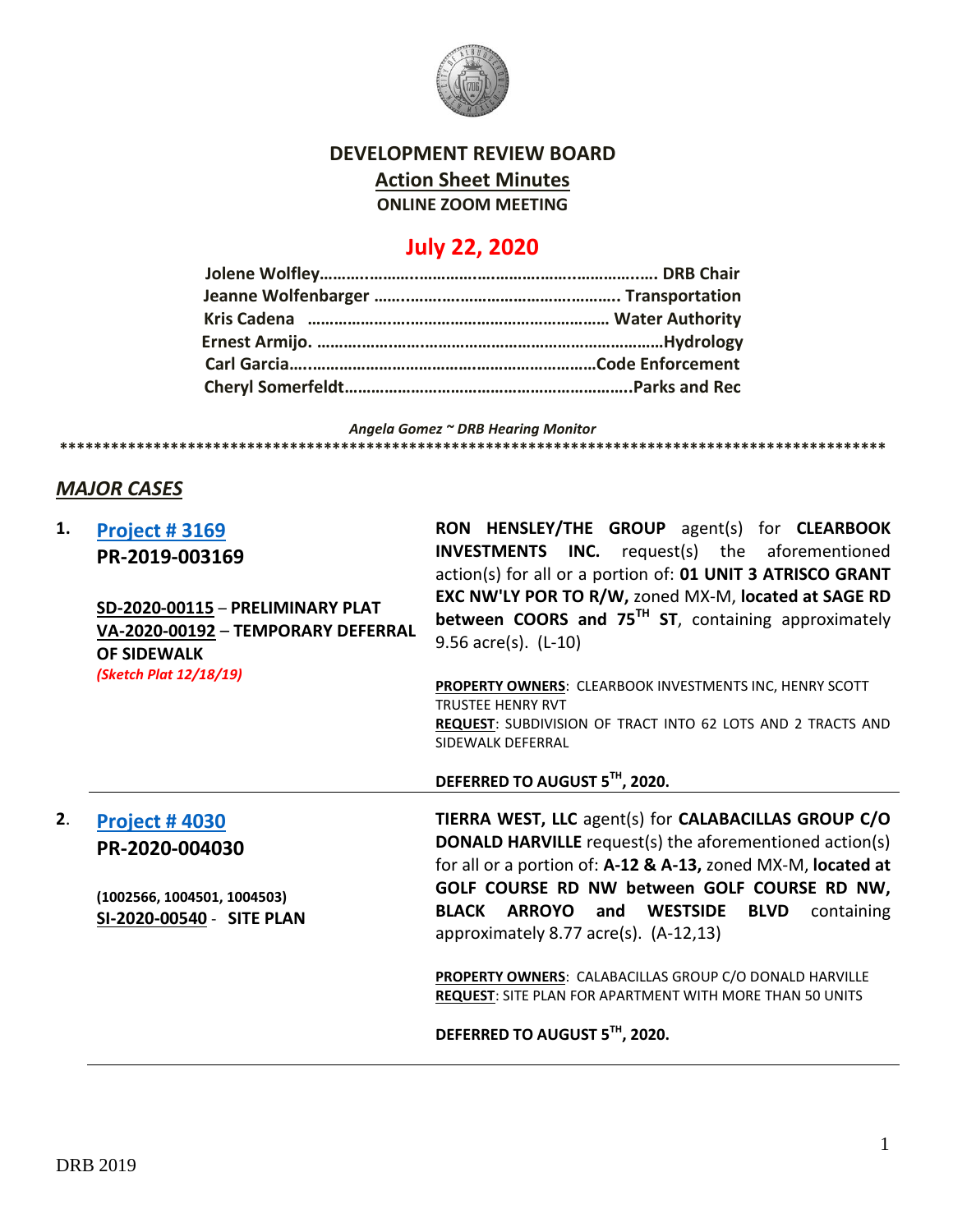| 3. | <b>Project # PR-2019-002571</b><br>SD-2020-00097 - VACATION OF PUBLIC<br><b>EASEMENT</b><br>SD-2020-00098 - VACATION OF PUBLIC<br><b>EASEMENT</b><br>(Sketch Plat 7/10/19) | DENNIS LORENZ agent(s) for PHILLIP PICKARD - DCLP<br>TRUST request(s) the aforementioned action(s) for all or a<br>portion of: NORTHWEST CORNER, NEW MEXICO STATE<br>HIGHWAY DEPARTMENT, TRACT A UNIT A, NORTH<br>ALBUQUERQUE ACRES, zoned NR-LM, located at 7550 PAN<br>AMERICAN between SAN FRANCISCO NE and DEL REY AVE<br>NE, containing approximately 0.14 acre(s). (D-18)[Deferred<br>from 6/10/20, 6/24/20]<br><b>PROPERTY OWNERS: PHILLIP PICKARD</b><br>REQUEST: VACATION OF PUBLIC DRAINAGE AND UTILITY EASEMENTS<br>DEFERRED TO SEPTEMBER 23RD 2020. |
|----|----------------------------------------------------------------------------------------------------------------------------------------------------------------------------|-----------------------------------------------------------------------------------------------------------------------------------------------------------------------------------------------------------------------------------------------------------------------------------------------------------------------------------------------------------------------------------------------------------------------------------------------------------------------------------------------------------------------------------------------------------------|
| 4. | Project # PR-2020-003887<br>(1010532)<br>SI-2020-00367 - SITE PLAN                                                                                                         | <b>SCOTT ANDERSON</b><br>agent(s)<br>for MICHAEL DRESKIN<br>request(s) the aforementioned action(s) for all or a portion<br>of: LOT 5, BLOCK 23, BROAD ACRES ADDN, zoned MX-M,<br>located at 2818 4TH ST NW, containing approximately 1.27<br>$\text{acre}(s)$ . $(H-14)$ [Deferred from 7/8/20]<br>PROPERTY OWNERS: MICHAEL DRESKIN<br><b>REQUEST: SITE PLAN FOR APARTMENT WITH MORE THAN 50 UNITS</b><br>DEFERRED TO JULY 29TH, 2020.                                                                                                                         |
|    | <b>MINOR CASES</b>                                                                                                                                                         |                                                                                                                                                                                                                                                                                                                                                                                                                                                                                                                                                                 |
| 5. | Project # PR-2018-001347<br>SD-2020-00118 - PRELIMINARY/FINAL<br><b>PLAT</b>                                                                                               | ARCH + PLAN LAND USE CONSULTANTS agent(s) for NM<br>RESIDENTIAL FINANCIAL SOLUTIONS request(s) the<br>aforementioned action(s) for all or a portion of: 214-A-X,<br>215-B AND LOT 1 BLOCK 21, TORREON SUBDIVISION,<br>zoned R-1A, located at 401, 407, 411 ANDERSON AVE SE<br>between JOHN ST and BROADWAY BLVD, containing<br>approximately 0.38 acre(s). (L-14) [Deferred from 7/8/20]                                                                                                                                                                        |

**PROPERTY OWNERS**: NM RESIDENTIAL FINANCIAL SOLUTIONS **REQUEST**: LOT REALIGNMENT

**DEFERRED TO AUGUST 5TH, 2020.**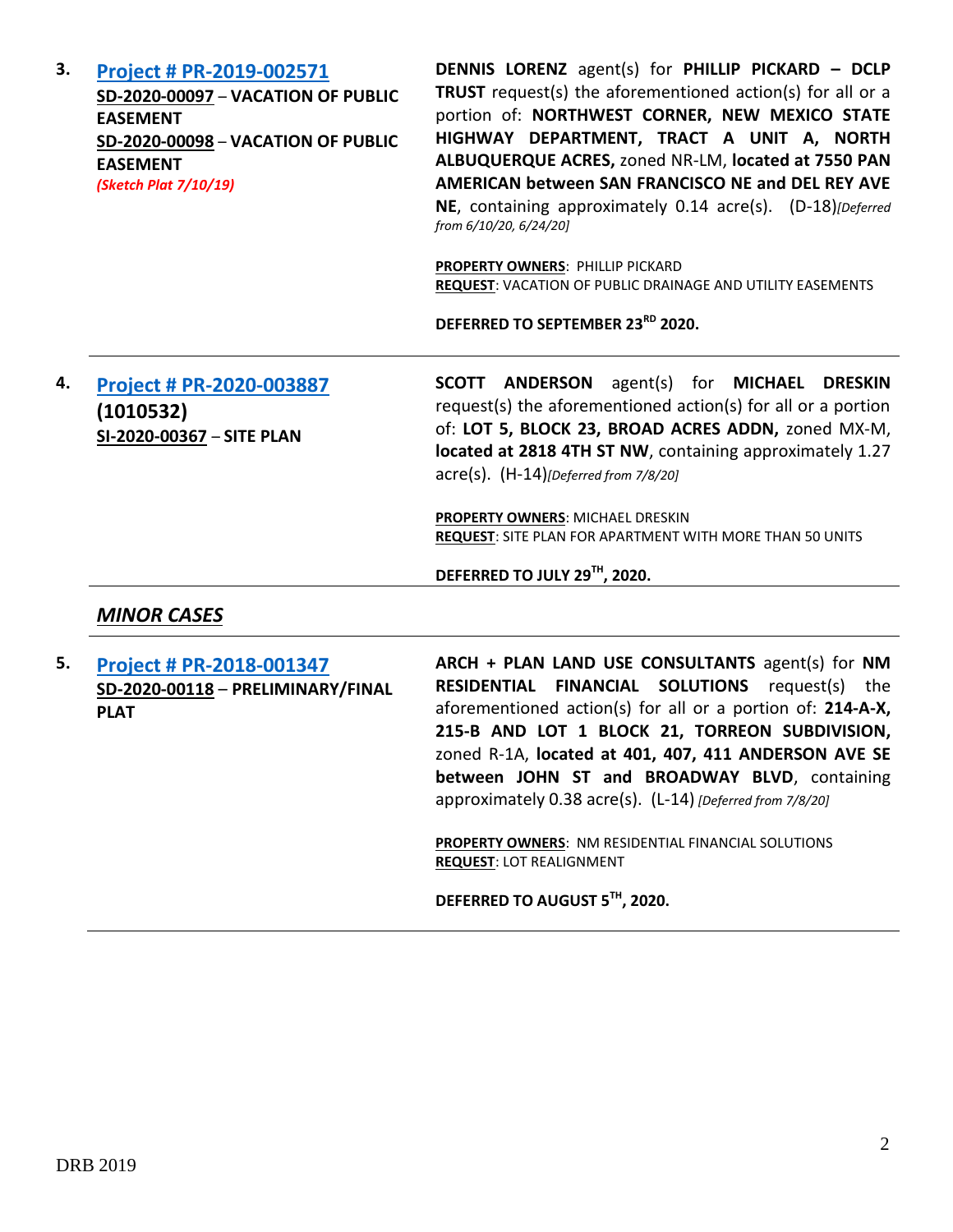| 6. | Project # PR-2019-002332<br>SD-2020-00085 - PRELIMINARY/FINAL<br><b>PLAT</b><br>VA-2020-00224 - DPM WAIVER<br>(Sketch Plat 1/15/20) | ARCH + PLAN LAND USE CONSULTANTS & RIO GRANDE<br>ENGINEERING agent(s) for JODY MASTERS request(s) the<br>aforementioned action(s) for all or a portion of: MAP 38<br>300-A1, LANDS OF MASTER, BORIN AND MEMMER zoned<br>R-A, located at 2737 CARSON RD NW between MONTOYA<br><b>NW</b><br>and RIO GRAND BLVD NW, containing<br><b>ST</b><br>approximately 0.92acre(s). (H-12) {Deferred from 6/10/20, 6/24/20,<br>7/8/20, 7/15/20]<br><b>PROPERTY OWNERS: JODY MASTERS</b><br><b>REQUEST: CREATE 2 LOTS FROM ONE EXISTING LOT</b><br>DEFERRED TO JULY 29TH, 2020. |
|----|-------------------------------------------------------------------------------------------------------------------------------------|-------------------------------------------------------------------------------------------------------------------------------------------------------------------------------------------------------------------------------------------------------------------------------------------------------------------------------------------------------------------------------------------------------------------------------------------------------------------------------------------------------------------------------------------------------------------|
| 7. | <b>Project #3133</b>                                                                                                                | JAG PLANNING & ZONING - JUANITA GARCIA agent(s) for                                                                                                                                                                                                                                                                                                                                                                                                                                                                                                               |
|    | PR-2020-003133                                                                                                                      | <b>YVONNE</b><br><b>O'MALLEY</b><br><b>SEAN</b><br><b>AND</b><br>request(s) the                                                                                                                                                                                                                                                                                                                                                                                                                                                                                   |
|    |                                                                                                                                     | aforementioned action(s) for all or a portion of: LOT 19<br>BLOCK 4, FITZGERALD ADDITION, zoned R-1D, located at                                                                                                                                                                                                                                                                                                                                                                                                                                                  |
|    | SD-2020-00135 - PRELIMINARY/FINAL<br><b>PLAT</b>                                                                                    | 805 FITZGERALD DR NW between 10TH ST NW and 7th ST                                                                                                                                                                                                                                                                                                                                                                                                                                                                                                                |
|    | VA-2020-00230 - SIDEWALK WIDTH                                                                                                      | NW, containing approximately 0.3 acre(s). (G-14)                                                                                                                                                                                                                                                                                                                                                                                                                                                                                                                  |
|    | <b>WAIVER</b><br>(Sketch Plat 6/3/20)                                                                                               | PROPERTY OWNERS: SEAN AND YVONNE O'MALLEY                                                                                                                                                                                                                                                                                                                                                                                                                                                                                                                         |
|    |                                                                                                                                     | REQUEST: SUBDIVIDE ONE LOT INTO TWO LOTS, SIDEWALK WIDTH<br>VARIANCE                                                                                                                                                                                                                                                                                                                                                                                                                                                                                              |
|    |                                                                                                                                     | IN THE MATTER OF THE AFOREMENTIONED APPLICATION,<br>BEING IN COMPLIANCE WITH ALL APPLICABLE REQUIREMENTS<br>OF THE DPM AND THE IDO, THE DRB HAS APPROVED<br>THE SIDEWALK WIDTH WAIVER AND THE PRELIMINARY/FINAL<br>PLAT. FINAL SIGN OFF IS DELEGATED TO: WATER AUTHORITY<br>FOR PRIVATE WATER AND SEWER EASEMENT AND TO<br>PLANNING FOR SURFACING ACCESS-WAY, UTILITY COMPANIES<br>SIGNATURES AND THE AGIS DXF.                                                                                                                                                   |
| 8. | Project # PR-2019-002268                                                                                                            | <b>COMMUNITY SCIENCES CORPORATION agent(s) for OUR</b>                                                                                                                                                                                                                                                                                                                                                                                                                                                                                                            |
|    | SD-2020-0110 - PRELIMINARY/FINAL                                                                                                    | <b>LAND LLC</b> request(s) the aforementioned action(s) for all or                                                                                                                                                                                                                                                                                                                                                                                                                                                                                                |
|    | <b>PLAT</b><br>(Sketch Plat 12/18/19)                                                                                               | a portion of: LOT A-4, LANDS OF MICHAEL J. SNOW AND<br>ELIZABETH T. SNOW, zoned R-A, located at 2945 TRELLIS                                                                                                                                                                                                                                                                                                                                                                                                                                                      |
|    |                                                                                                                                     | DR. NW between DECKER RD NW and CAMPBELL RD NW,                                                                                                                                                                                                                                                                                                                                                                                                                                                                                                                   |
|    |                                                                                                                                     | containing approximately 0.8301 acre(s). (G-12)[Deferred from<br>$7/8/20$ ]                                                                                                                                                                                                                                                                                                                                                                                                                                                                                       |
|    |                                                                                                                                     | <b>PROPERTY OWNERS: OUR LAND LLC</b><br>REQUEST: DIVIDE ONE EXISTING LOT INTO 3 NEW LOTS, GRANT<br><b>EASEMENTS</b>                                                                                                                                                                                                                                                                                                                                                                                                                                               |
|    |                                                                                                                                     | DEFERRED TO JULY 29TH, 2020.                                                                                                                                                                                                                                                                                                                                                                                                                                                                                                                                      |